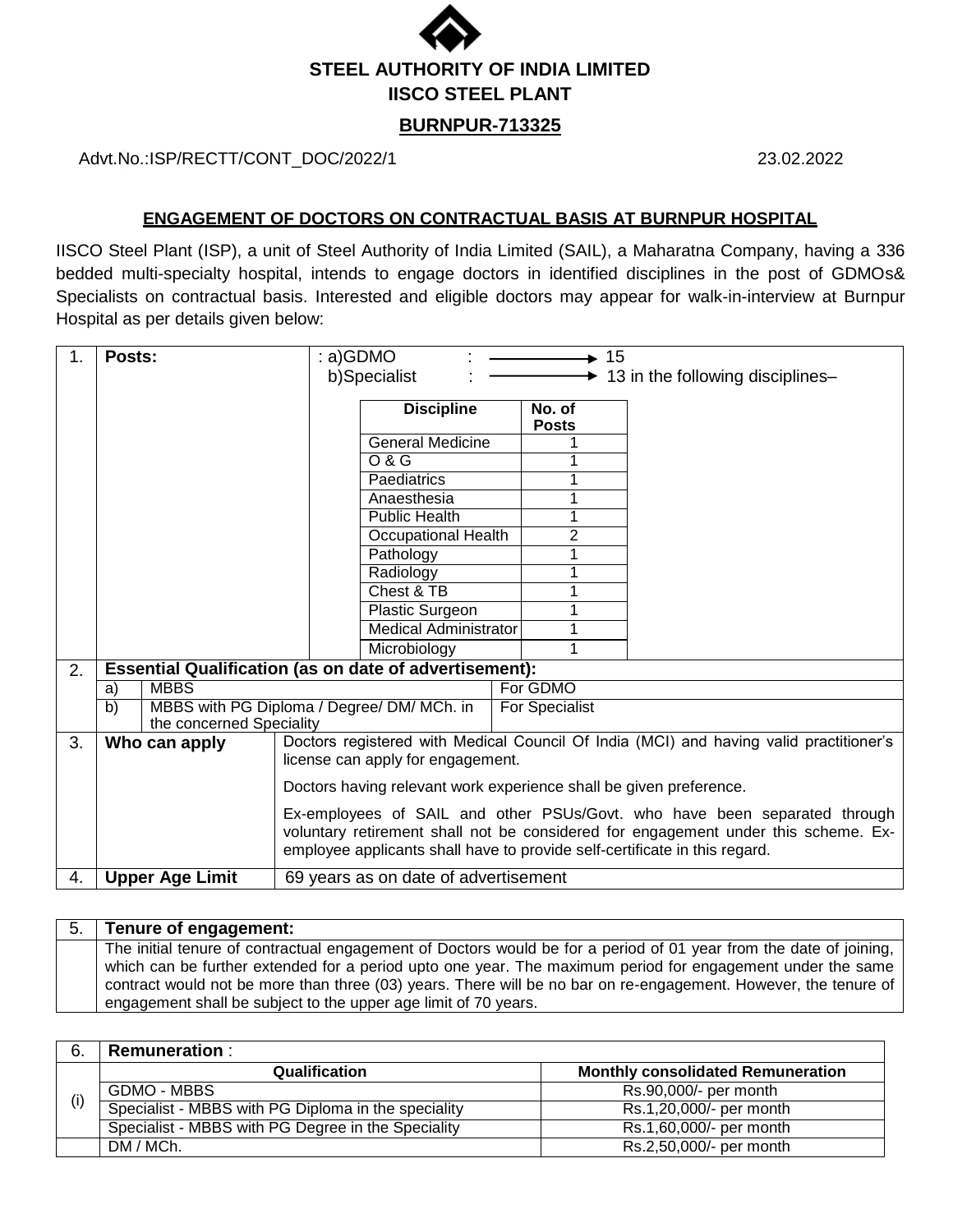(ii) The above monthly remuneration rates shall be applicable for engagement for a minimum duty of 8 hours/ day for six days in a week or 48 hours a week. However, if engagement is for less than 8 hours per day/ 48 hours a week,the rates may be pro-rated accordingly. The monthly rate shall not exceed the maximum prescribed limit of the respective category.

| <b>Job Description:</b> |                                                                                            |
|-------------------------|--------------------------------------------------------------------------------------------|
| <b>GDMO</b>             | To work in various departments of M&HS as may be required.                                 |
| <b>Specialists</b>      | To work in respective department of speciality or as may be required from time<br>to time. |

| 8.    | Other benefits:                                                                                              |                                               |  |  |  |
|-------|--------------------------------------------------------------------------------------------------------------|-----------------------------------------------|--|--|--|
|       | The doctors engaged under the scheme can be provided company accommodation (2 BHK or                         |                                               |  |  |  |
| (i)   | equivalent category) on payment basis, if desired, subject to availability. The rent and other charges       |                                               |  |  |  |
|       | for electricity, water etc. will be as applicable for that category of quarter to the employees of ISP.      |                                               |  |  |  |
|       | No HRA will be admissible under this scheme.                                                                 |                                               |  |  |  |
|       | <b>Mobile Phone:</b>                                                                                         |                                               |  |  |  |
|       | The doctors engaged under the Scheme shall also be eligible to get post-paid SIM under CUG and               |                                               |  |  |  |
|       | mobile phone expenses (including monthly call charges, monthly rental and applicable taxes) as per           |                                               |  |  |  |
| (ii)  | actual, with the monthly ceiling given as under:                                                             |                                               |  |  |  |
|       | Qualification                                                                                                | Monthly ceiling towards Mobile Phone expenses |  |  |  |
|       | <b>MBBS</b>                                                                                                  | Rs.350/- per month                            |  |  |  |
|       | MBBS with PG Diploma in a speciality                                                                         | Rs.500/- per month                            |  |  |  |
|       | MBBS with PG Degree in a speciality                                                                          |                                               |  |  |  |
|       | DM/MCh                                                                                                       | Rs.650/- per month                            |  |  |  |
|       | <b>Medical Facility:</b>                                                                                     |                                               |  |  |  |
| (iii) | In case of ex-employee of SAIL, the medical benefits applicable/available for ex-employees will continue. In |                                               |  |  |  |
|       | other cases, the medical benefits shall be available for self and spouse only at the hospital, without any   |                                               |  |  |  |
|       | referrals.                                                                                                   |                                               |  |  |  |
| (iv)  | Leave:                                                                                                       |                                               |  |  |  |
|       | Eligible to get 10 days' leave in a year subject to prior approval.                                          |                                               |  |  |  |

| 9.    | <b>Other Terms &amp; Conditions of the Contract for service:</b>                                               |  |  |  |  |  |  |
|-------|----------------------------------------------------------------------------------------------------------------|--|--|--|--|--|--|
| (i)   | The engagement of Doctors under the scheme is purely of temporary nature and shall not create any right for    |  |  |  |  |  |  |
|       | regular appointment on any grounds, whatsoever.                                                                |  |  |  |  |  |  |
| (ii)  | The doctors engaged under this scheme shall be eligible for Maternity leave as per Maternity benefit Act, 1961 |  |  |  |  |  |  |
|       | subject to fulfilment of conditions stipulated in the leave Maternity benefit Act, 1961.                       |  |  |  |  |  |  |
|       | The doctors so engaged under this scheme shall be liable to give their services in emergent conditions also or |  |  |  |  |  |  |
| (iii) | as per requirement even beyond their normal assigned working hours. There shall be no claim for extra          |  |  |  |  |  |  |
|       | remuneration/benefit for such conditions/extra hours.                                                          |  |  |  |  |  |  |
|       | Use of Company's Assets:                                                                                       |  |  |  |  |  |  |
|       | a. The Doctor shall be responsible for proper usage of all the assets provided by the Company pursuant         |  |  |  |  |  |  |
| (iv)  | to the engagement under this scheme.                                                                           |  |  |  |  |  |  |
|       | b. On expiry or termination of contract, the Doctor shall immediately return all assets of the company         |  |  |  |  |  |  |
|       | which were given by the Company.                                                                               |  |  |  |  |  |  |

| 10. | <b>Termination of Contract:</b>                                                                                                                                                                                                                                                                  |                                                                                                                                                   |  |  |  |  |  |  |  |
|-----|--------------------------------------------------------------------------------------------------------------------------------------------------------------------------------------------------------------------------------------------------------------------------------------------------|---------------------------------------------------------------------------------------------------------------------------------------------------|--|--|--|--|--|--|--|
|     |                                                                                                                                                                                                                                                                                                  | The contractual engagement under the Scheme can be terminated by giving one month's notice by either                                              |  |  |  |  |  |  |  |
|     | parties. However, the contract can be terminated by the Company forthwith under the following                                                                                                                                                                                                    |                                                                                                                                                   |  |  |  |  |  |  |  |
|     | conditions/circumstances:                                                                                                                                                                                                                                                                        |                                                                                                                                                   |  |  |  |  |  |  |  |
|     | If there is evidence of the Doctor being medically unfit and which is likely to continue for a considerable<br>a.<br>period of time and cannot discharge normal duty. The decision of the company regarding fitness or<br>otherwise shall be conclusive and binding on the Doctor(s) so engaged. |                                                                                                                                                   |  |  |  |  |  |  |  |
|     | In case of poor performance.<br>b.                                                                                                                                                                                                                                                               |                                                                                                                                                   |  |  |  |  |  |  |  |
|     | C.                                                                                                                                                                                                                                                                                               | In case of moral turpitude, conviction by a court of law, insolvency, loss of license to practice, grave<br>misconduct or financial irregularity. |  |  |  |  |  |  |  |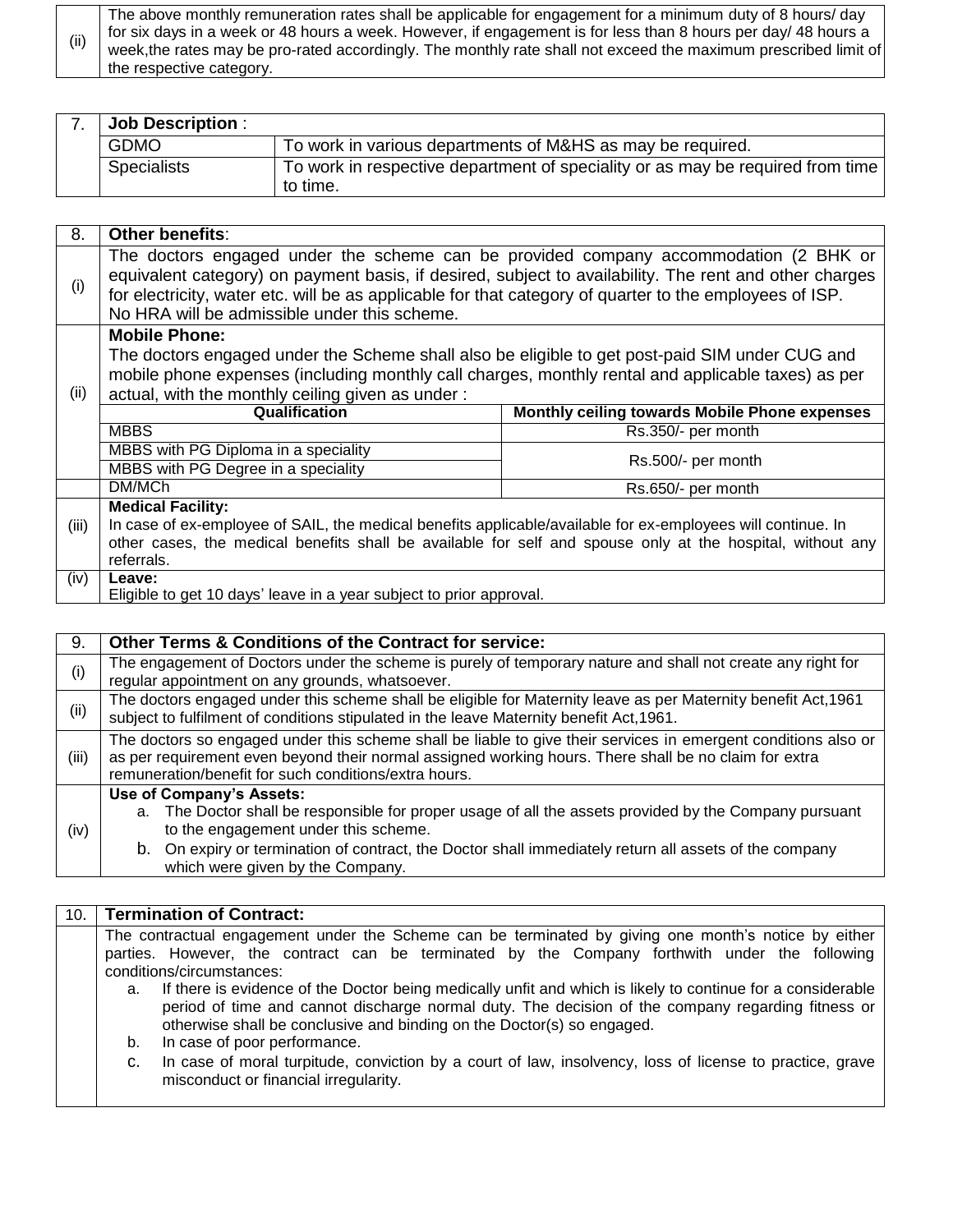| 11.   | <b>Selection Process:</b>                                                                                                                                                                                                                                           |
|-------|---------------------------------------------------------------------------------------------------------------------------------------------------------------------------------------------------------------------------------------------------------------------|
| (i)   | Selection of the candidates for contractual engagement as GDMO / Specialists will be done through walk-in<br>interview to be held on 1 <sup>st</sup> and 2 <sup>nd</sup> March, 2022 at Office of CMO(M&HS), Burnpur Hospital, Burnpur from<br>10:30 AM to 5:00 PM. |
| (ii)  | Candidates selected for engagement shall be required to join the assignment immediately upon issuance of the<br>engagement offer.                                                                                                                                   |
| (iii) | Candidates responding to the advertisement for "ENGAGEMENT OF DOCTORS IN MEDICAL DISCIPLINES<br>ON CONTRACT BASIS AT ISP" will have to submit an undertaking (Annexure-A) in this regard.                                                                           |

## **12. GENERALCONDITIONS:**

- A. Candidate must be an Indian national possessing requisite qualification from an institute recognized by the Medical Council of India
- B. Eligible & interested candidates may appear in the walk-in-interview on the date, time & venue as mentioned in the SCHEDULE below, with all relevant documents(original + 1 set of self-attested photocopies of the same):
	- a. Filled in application format (Annexure-B) with 4 additional passport sized recent colour photographs.
	- b. Proof of date of birth (Class X pass certificate from recognized board/council OR Birth Certificate issued by Registrar of Births & Deaths).
	- c. Pass certificate & mark-sheets in support of educational/professional qualification.
	- d. Experience Certificate showing relevant post qualification experience. (In case of retired employees, service certificate issued by the parent organization should be submitted).
	- e. Valid Registration Certificate issued by any State/Medical Council of India.
	- f. Photo Identity Proof (EPIC,PAN, Aadhar Card, Driving License)
	- g. Caste Certificate (if applicable)
	- h. Undertaking w.r.t. voluntary retirement /separation.
- C. All certificates & documents in support of eligibility will be verified during walk-in-interview and any candidate who fails to produce the same will not be allowed to appear in the interview. Candidates are therefore, advised to ensure their eligibility before reporting for the walk-in-interview.
- D. The engagement is purely on "contractual basis" and is not to be construed as giving rise to any right of regular appointment in IISCO Steel Plant / SAIL in any manner whatsoever.
- E. ISP reserves the sole authority to consider the cases as per its rules and the decision of ISP in this regard shall be final &binding.
- F. Presidential Directives / Govt. guidelines, as applicable, on reservation shall be applicable.
- G. ISP reserves the right to reject any application **OR** cancel the candidature **OR** the whole process of interview **OR** engage less than the no. of doctors indicated above, without assigning any reason thereof and no enquiry or correspondence will be entertained in this connection. The decision of the Interview Board constituted by ISP for this purpose shall be final and binding.
- H. Candidature of an applicant is liable to be rejected at any stage of the selection process or after selection, if any information provided by the candidate is found to be false or is found not to be in conformity with requisite eligibility criteria mentioned in the advertisement.
- I. Court of jurisdiction for any dispute will be at Asansol.

## **SCHEDULE FOR INTERVIEW:**

| City                | <b>Date</b>                          | Time of<br>Walk-in-<br><b>Interview</b> | <b>Venue &amp; Contact</b>                                                       |
|---------------------|--------------------------------------|-----------------------------------------|----------------------------------------------------------------------------------|
| Burnpur,<br>Asansol | $01st$ and<br>2 <sup>nd</sup> March, | 10:30 AM<br>to                          | Office of CMO(M&HS), Burnpur Hospital<br>Burnpur- 713325, Dt: Paschim Bardhaman. |
|                     | 2022                                 | 05:00 PM                                | Contact:<br>0341-2240260<br>0341-2231227                                         |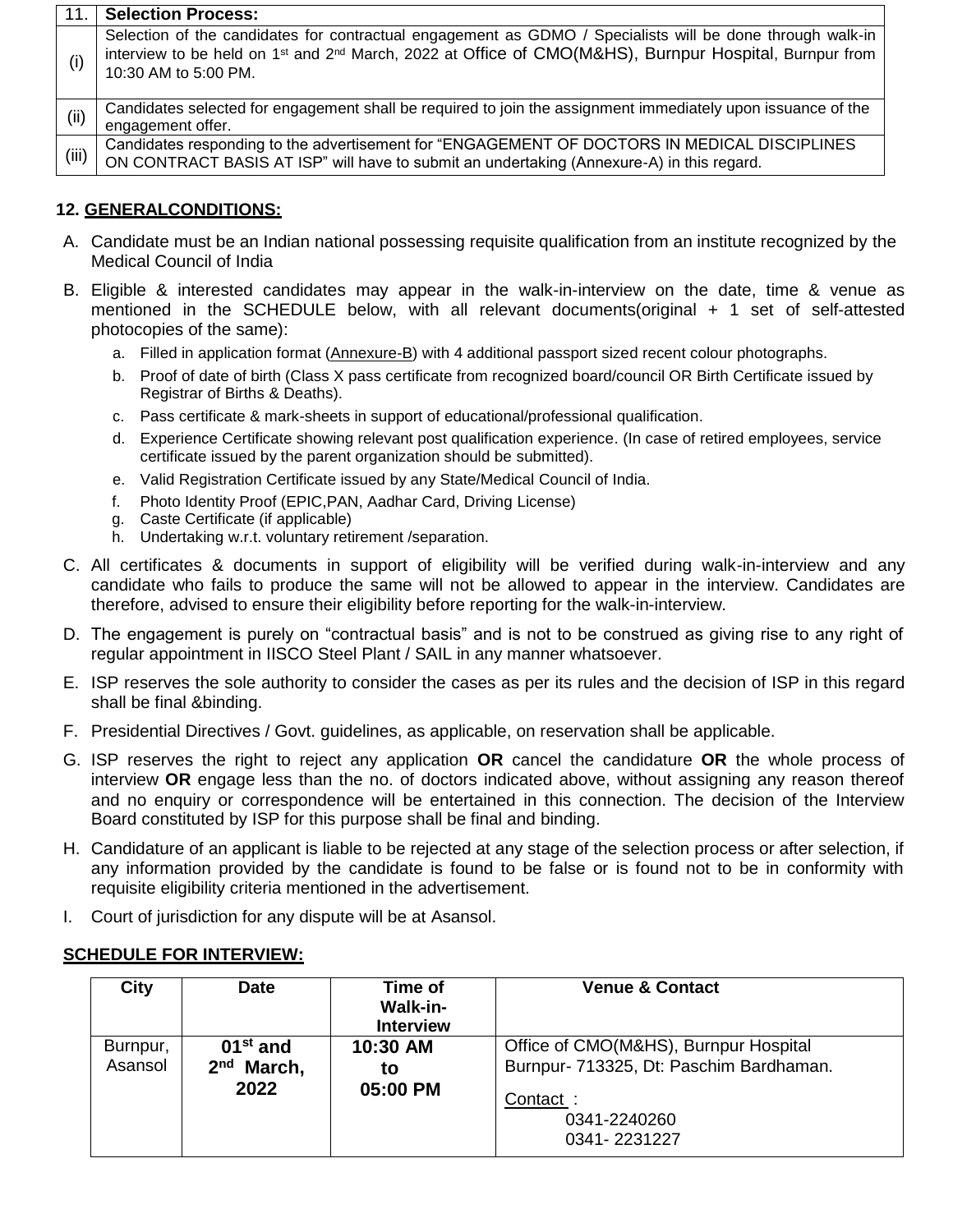#### **To The CMO (M&HS) Burnpur Hospital SAIL- IISCO Steel Plant**

Dear Sir,

|  | hereby submit my application for engagement as GDMO / Specialists on contractual basis in IISCO Steel |  |  |
|--|-------------------------------------------------------------------------------------------------------|--|--|
|  |                                                                                                       |  |  |

Plant, Burnpur Hospital.

- 1. I do hereby undertake that:
	- a. I am willing to take up the engagement at SAIL-Burnpur hospital for which the selection is being made on the basis of walk-in interview.
	- b. I agree to accept payment of honorarium at the stipulated rates mentioned in the advertisement, which shall be made from the date of my engagement as Medical Officer/Specialist.
	- c. I understand that my engagement as Medical Officer (GDMO)/ Specialist on contractual basis does not entitle me to claim for permanent employment in SAIL-ISP in any post, whatsoever.
- 2. In respect of all matters for which no specific provision has been made herein, the decision of the SAIL-ISP authority in respect of the concerned matter will be final and binding.
- 3. Any violation of rules and discipline or any activity causing disruption to the hospital working or bringing disrepute to Burnpur hospital shall be punishable or shall result in termination of my contract.
- 4. ISP reserves the sole authority to accept OR reject my candidature for contractual engagement in SAIL-ISP-Burnpur Hospital and the decision of ISP in this regard is final and binding.

I have read and understood the above terms & conditions governing the contractual engagement at SAIL-ISP Burnpur Hospital and agree to abide by them.

Yours faithfully,

(Signature)

(Name: )

Mobile No.…………………..……………

Date : Place :